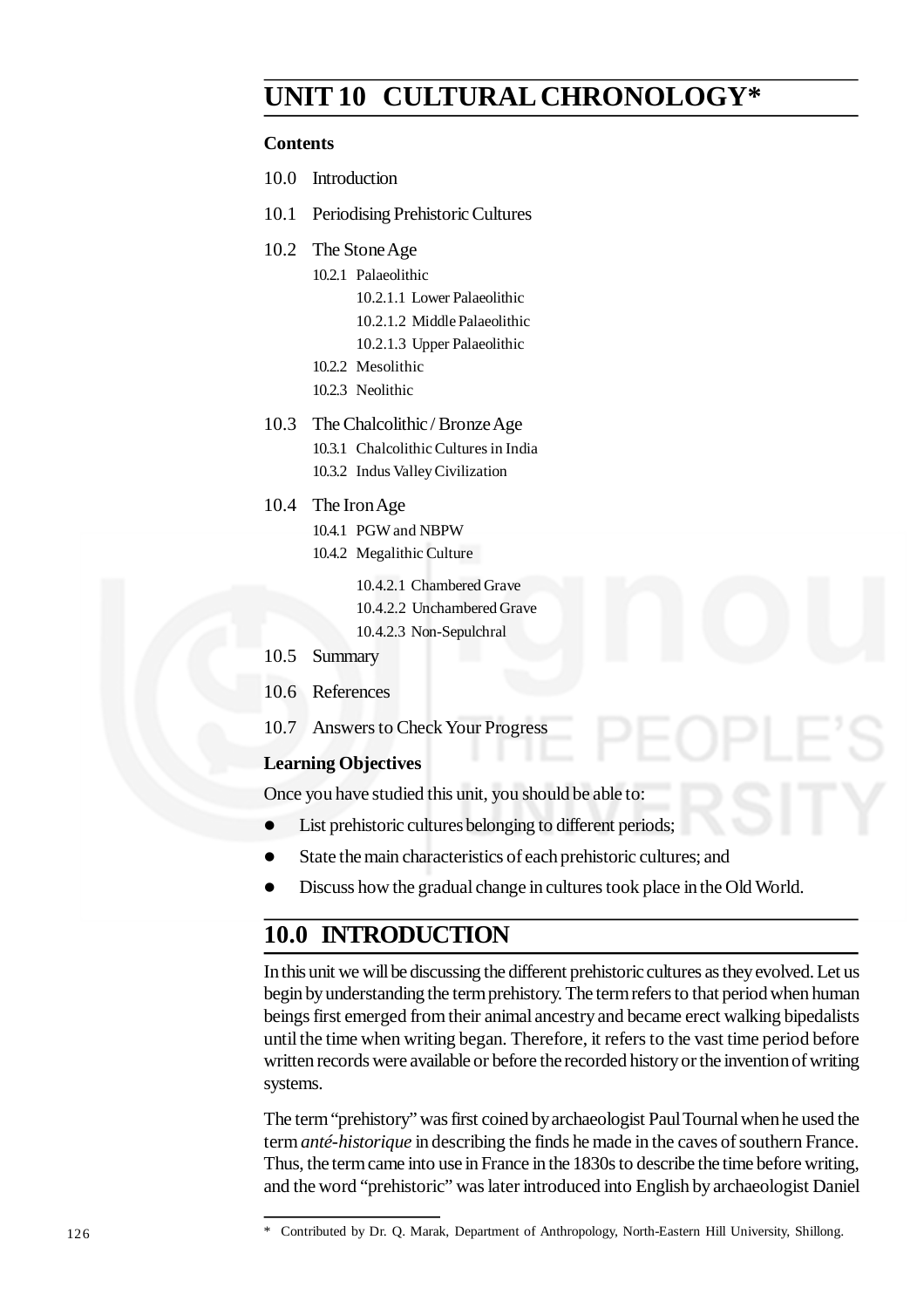Wilson in 1851. Later John Lubbock freely used the term in his book *Prehistoric Times* in 1865.

But what is the relevance of studying prehistoric human experiences chronologically? We do this in order to understand the cultural processes, human behaviours, and ultimately discuss human evolution. Human history encompasses the whole story of biological, cultural and behavioural development of humans from the time they ceased to be non-human primates and made the first move in the direction of humanity. The present man is the product of evolutionary processes and similarly culture is the outcome of the cultural processes operating through time in constant interaction with environmental and biological factors.

# **10.1 PERIODISING PREHISTORIC CULTURES**

In dividing human prehistory, prehistorians typically use the Three-Age System. This system is the periodisation of human prehistory into three successive time periods, named for their respective predominant tool-making technologies and the type of raw materials used for making the tools. These are: the Stone Age, Bronze Age, and Iron Age.

Since the very beginning, measurement of time and placing prehistoric cultures in chronological sequences has been one of the main pre-occupations of archaeologists. How does one classify the past and measure the age of great events in prehistory? Time dimension becomes important in the description and interpretation of prehistory.

Since the very beginning there was free speculation about what happened in the past, and classification of the past was a major problem. In the 16th century, some antiquarians were writing about prehistoric ages of stone, bronze and iron. This concept was refined by Scandinavian archaeologists in the 19th century. Prof. R. Nyerup and others set up the Danish National Museum that housed a confusing collection of artifacts from bogs, burial chambers and shell middens. The first curator of the museum C. J. Thomsen was appointed in 1816. Thomsen put the museum collections in order by classifying them into three groups, representing ages of stone, bronze and iron, using finds in previously undisturbed graves as a basis of his classification. He claimed that his Three Ages were chronologically ranked.

Thomsen's classification was taken up by J. J. A. Worsaae, who proved the system's basic stratigraphic validity. By studying archaeological finds from all over the world, Worsaae demonstrated the widespread validity of the method that became known as the Three Age system. This system was a technological subdivision of the prehistoric past based on types of rawmaterials used for making tools..

In 1863, Lubbock made an effort to designate the Stone Age into two distinct periods, viz., the Palaeolithic and the Neolithic. The definitions of the two periods were mainly based on typo-technological features of the stone tools. Nearly seven years after Lubbock's attempt it was felt that the Neolithic, though a Stone Age culture, occupied a comparatively recent past in man's cultural history. As such Lartet in 1870 tried to divide the larger part of the Stone Age into three more periods, viz., Lower, Middle and Upper Palaeolithic. These divisions were mainly based on the change in fauna observed with different Palaeolithic industries. However, de Mortillet in 1930 advocated that traditions within the Palaeolithic Age are more meaningful and hence the terms should refer to traditions alone.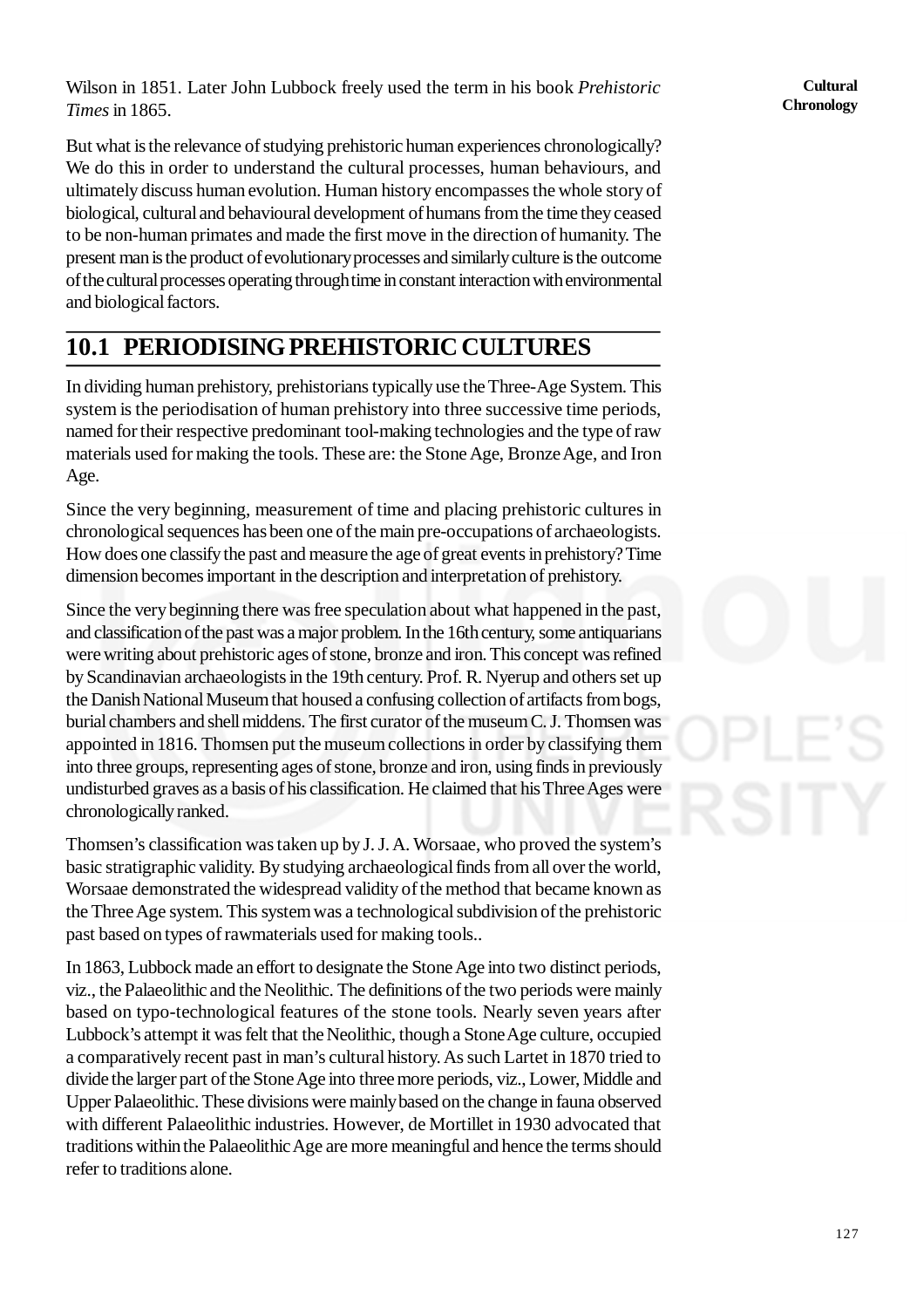#### **Check Your Progress**

1) On what basis has human prehistory been periodised into three successive time periods?

.....................................................................................................................

- .....................................................................................................................
- .....................................................................................................................
- .....................................................................................................................

## **10.2 THE STONE AGE**

As the word suggests, Stone Age would refer to a period during which stone was widely used to make artifacts for different needs of early humans. This period lasted roughly 3.4 million years, and ended between 4500 BCE and 2000 BCE with the advent of metalworking. Stone Age artifacts include tools used by humans and by their predecessors in the genus *Homo*, as well as the earlier hominids *Australopithecus* and *Paranthropus*. Besides stone, bone tools were also used during this period as well, but are rarely preserved in the archaeological record.

The Stone Age can be divided into the Palaeolithic, Mesolithic and the Neolithic based on chronology and typo-technology and other general features which are discussed below.

#### **10.2.1 Palaeolithic**

The word "Palaeolithic" comes from the Greek words *palaeos* meaning old and *lithos* meaning stone; therefore it refers to the Old Stone Age. This is a period that placed itself in the Pleistocene geological epoch. The Palaeolithic marks the beginning of the use of stone tools.

The early part of the Palaeolithic is called the Lower Palaeolithic, which predates *Homo sapiens*, beginning with *Homo habilis* (and related species), the *Homo erectus* and with the earliest stone tools, dated to around 2.5 million years ago. Early *Homo sapiens* originated some 200,000 years ago, ushering in the Middle Palaeolithic. In the same period, anatomic changes took place indicating modern language capacity. The systematic burial of the dead with rituals, and the use of increasingly sophisticated tools are highlights of the middle Palaeolithic. Modern man, *Homo sapiens sapiens,* emerged around 50,000 years ago and developed new tool making technologies in the form of blade and burin. Throughout the Palaeolithic period, humans generally lived as nomadic hunter-gatherers. During this period, man was a food gatherer depending on the collection of wild fruits, tubers and nuts, hunting of wild animals and birds, and fishing in lakes, rivers and seas. So humans did not produce anything and were completely dependent on natural resources.

The Palaeolithic can be divided into three main cultural periods which are chronologically ranked and thus called lower, middle and upper.

#### **10.2.1.1 Lower Palaeolithic**

The lower Palaeolithic covers approximately  $3/4<sup>th</sup>$  of the Pleistocene epoch. The lower Palaeolithic began in Africa, and toward the end of its African phase it spread to Eurasia, where it remained long after it ended in Africa.

a) **Oldowan Culture:** The earliest stone tools were found in East Africa, however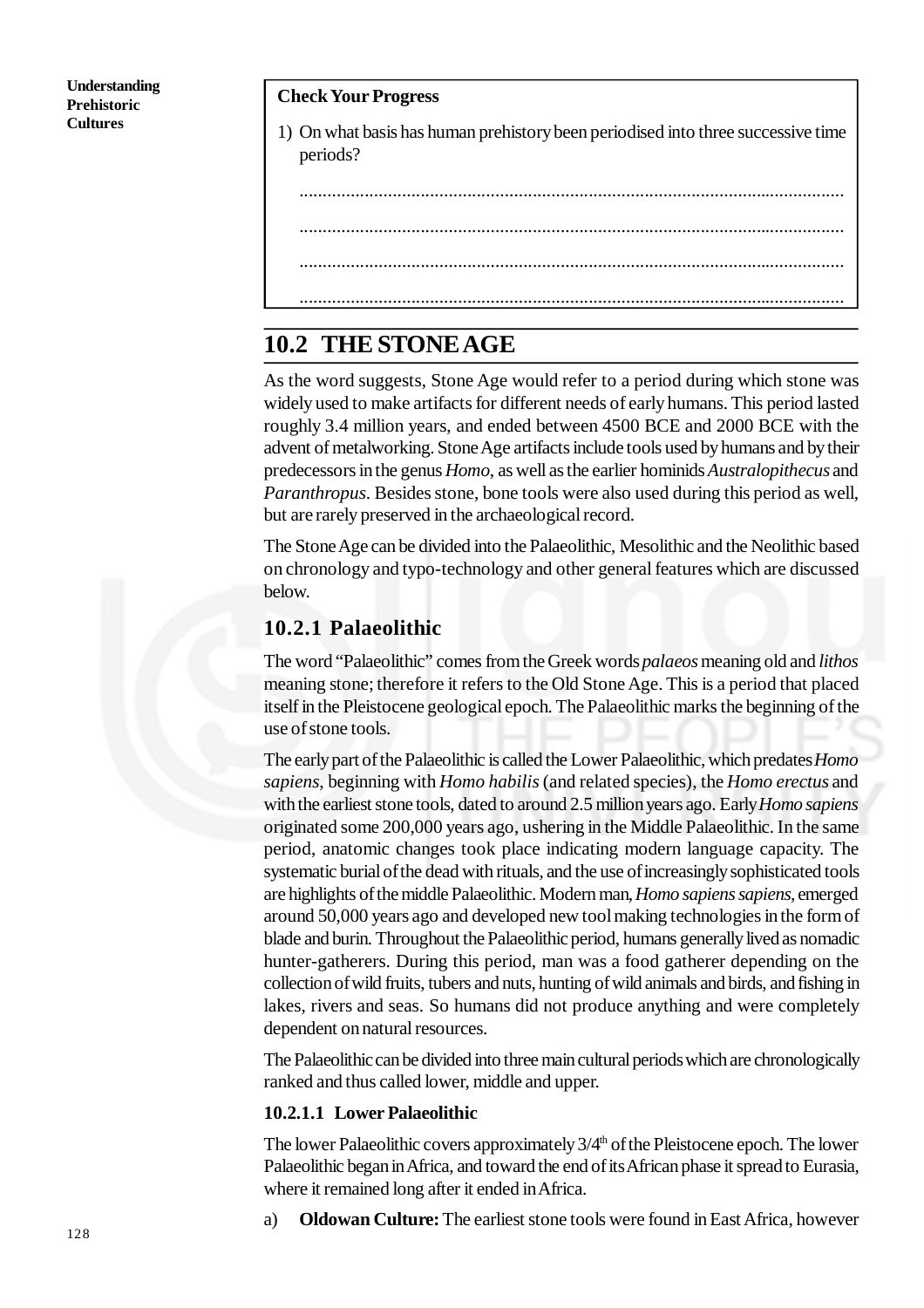the authors are unknown. They belonged to an industry referred to as Oldowan, named after the type site of Olduvai Gorge in Tanzania; however, sites in Ethiopia were later found to be older. The tools were formed by breaking pieces off a pebble with a hammer stone to obtain one or more sharp edges. The original stone is called a *core*, and the resultant pieces are called *flakes*. The resultant tools are pebble tools like choppers, large scrapers etc.

These tools in Africa were manufactured and used predominantly by *Homo habilis*. Besides, Olduvai gorge (Tanzania), Oldowan tools have been found in Afar and Omo river basin in Ethiopia, East Turkana, Kenya, Sterkfontein in South Africa; parts of Eurasia such as Georgia, Russia, Spain as well as in East Asia and the Indian subcontinent.

b) **Acheulean Culture**: In Africa, Europe and some parts of Asia, *Homo erectus* is associated with a distinctive tool kit that includes a variety of chppers, hand axes, cleavers, scrapers and some flake tools. These assemblages of handaxes are grouped under the Acheulean culture. The culture is named after the site St. Acheul in France, where this kind of handaxes were found for the first time.. The Acheulean handaxe was an artifact with converging lateral edges that met at a point. The maker had to envisage the shape of the artifact which they had to produce from a lump of stone and then fashion it, not with opportunistic blows but with carefully directed hammer blows. Makers were *Homo erectus.*

Tool types found in Acheulean assemblages include various types of handaxes, namely, pointed, cordate, ovate, peariform and lanceolate hand-axes. Cleavers, retouched flakes, scrapers, and chopping tools are also included in the assemblage.. Materials used were locally available stone types. Flint is most often associated with the tools but its use is concentrated in Western Europe. In Africa sedimentary and igneous rocks such as mudstone and altered basalt and quartzite were most widely used. In India, quartzite was most frequently used, though quartz is also found to have been used as rawmaterial.

c) **Clactonian Culture**: The Clactonian is the name of an industry that dates to the early part of the interglacial period known as the Mindel-Riss (c. 400,000 years ago). Clactonian tools were made by *Homo erectus* rather than by modern humans. The term is sometimes applied to early, crude stone flake tools from other regions that were made using similar methods. The term Clactonian in other continents refer more to the flake technique than to a culture.

The culture is named after 400,000 year old finds made by H. Warren in an old channel at Clacton-on-Sea in the English county of Essex in 1911. The Clactonian industry involved striking thick, irregular flakes from a core of flint, which was then employed as a chopper. The flakes would have been used as crude knives or scrapers.

#### **10.2.1.2 Middle Palaeolithic**

This is the period in which the Neanderthals (*Homo sapiens neanderthalensis)* lived in Europe and the Near East (c. 300,000–28,000 years ago). Their technology is mainly based on what came to be known as the Mousterian, named after the site Le Moustier in France discovered by Gabriel de Mortillet. The typical Mousterian industries include small discoidal cores (disc-shaped cores) and two main types of flake tools – the side scraper, and the triangular point. The Mousterian differs from earlier industries in that it is based on flakes produced from carefully prepared cores using Levallois technique. In France a few regional traditions of Mousterian culture are found.

**Cultural Chronology**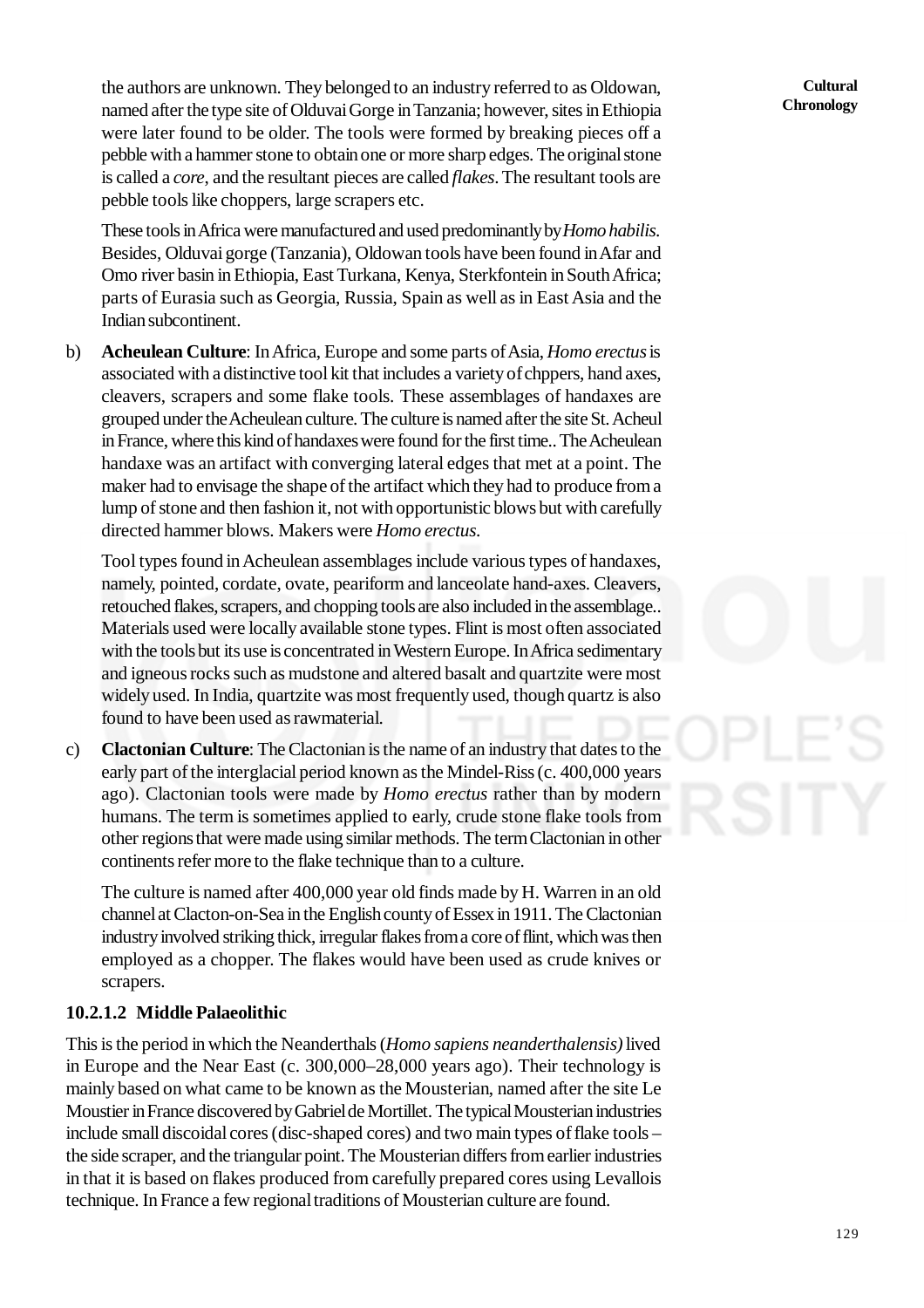In the following table (Table 1), different traditions of Mousterian culture are given.

**Understanding Prehistoric Cultures**

|                             | Sl. No. Name of tradition                   | <b>Tool types and features</b>                                     |  |  |
|-----------------------------|---------------------------------------------|--------------------------------------------------------------------|--|--|
|                             | Mousterian of<br><b>Acheulean Tradition</b> | Handaxe, side scraper, backed knives, notched<br>tools             |  |  |
| $\mathcal{D}_{\mathcal{L}}$ | <b>Typical Mousterian</b>                   | Handaxe and knives reduced; Levalloisean flakes<br>predominate     |  |  |
| 3                           | Denticulated<br>Mousterian                  | Over 80% of denticulates* and notched* tools                       |  |  |
| 4                           | <b>Charentian Mousterian</b>                | Few or no handaxe and backed knives; abundance<br>of side scrapers |  |  |

**Table 1: Mousterian Traditions**

\* When one or more edges are worked into multiple notched shape, it is called a denticulate. When instead of multiple notches, there is only one such notch along an edge, it is called a notch. Denticulates are so named because the working edges of the tools look like teeth of a saw.

#### **Check Your Progress**

2) Describe the four Mousterian traditions.



### **10.2.1.3 Upper Palaeolithic**

This culture existed from 50,000 to 10,000 years ago in Europe, and ended with the end of the Pleistocene and onset of the Holocene era with the end of the last ice age. Approximately 40,000 years ago, *homo sapiens sapiens* or most modern man appeared. They still lived in caves and rock shelters in Europe but there were a few new inventions. They made diversified and specialised tools on blades. In addition to stone bone, ivory and antler were extensively used for making tools. Palaeolithic art was introduced, and this could have been evidence of practice of magic.

There are mainly three successive cultures prevailing in the upper Palaeolithic period in Europe as shown in Table 2. No other country yielded such divisions other than Europe.

| SI.<br>No.   | <b>of</b><br><b>Name</b><br><b>Culture</b> | <b>Sub-Culture</b>                       | <b>Tool types and features</b>                                                                                                               |
|--------------|--------------------------------------------|------------------------------------------|----------------------------------------------------------------------------------------------------------------------------------------------|
| $\mathbf{1}$ | Aurignacian                                | Audi Stage                               | disc,<br>side<br>Handaxe,<br>scraper,<br>Mousterian point, end<br>scraper,<br>graver.<br>Characteristic tool: Audi knife<br>blade $&$ graver |
|              |                                            | Chatelperronean/<br>Lower<br>Aurignacian | Characteristic tool: knife blade<br>with one edge straight and sharp,<br>the other curved to a point and<br>blunted by trimming.             |

**Table 2: Upper Palaeolithic Cultures (Europe)**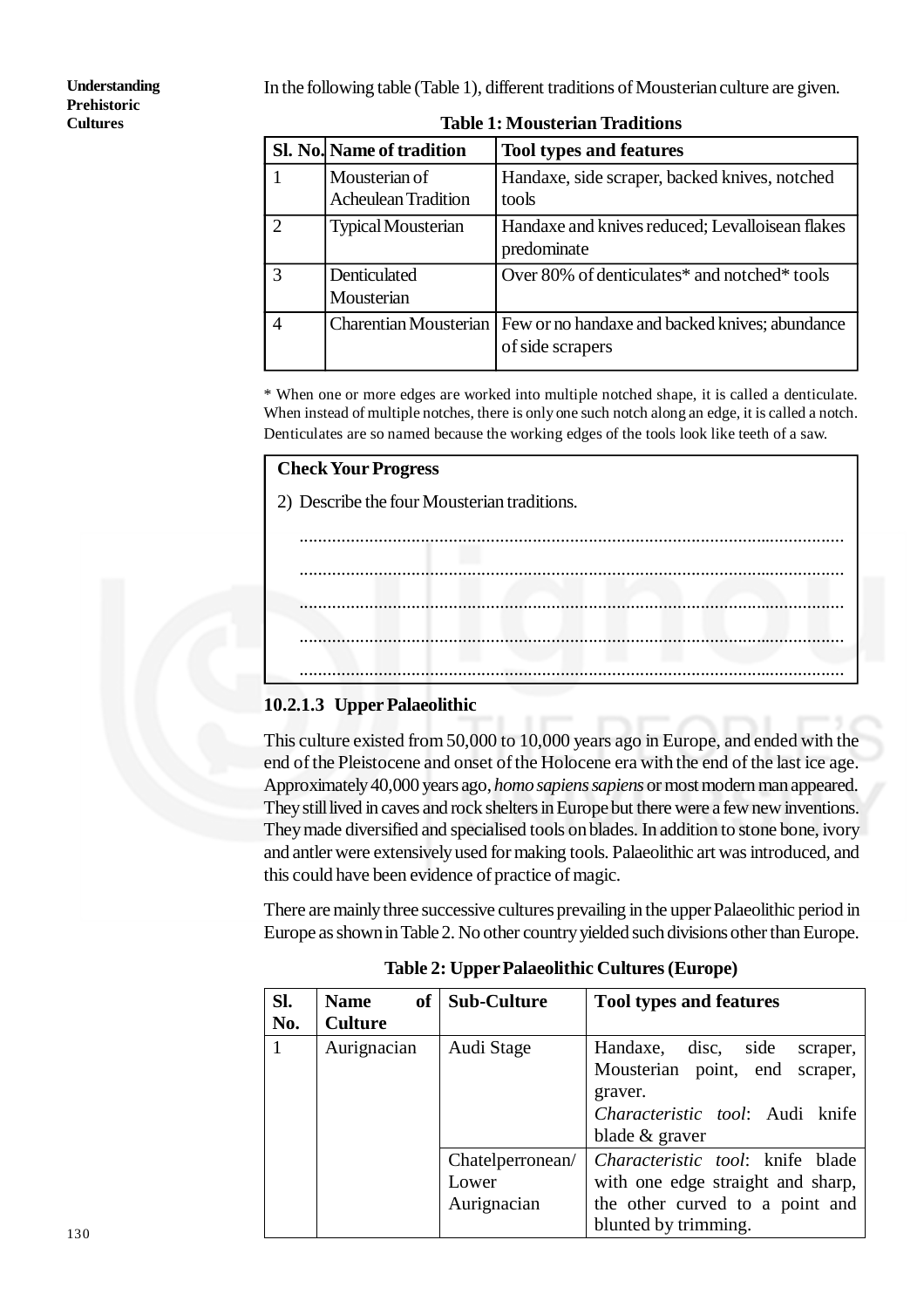|                |             | True Arignacian/<br>Middle<br>Aurignacian | Bone tools like polished awl and<br>point with a cleft base; stone tools<br>like scrapers, end scrapers, edge<br>trimmed blades, burins and fluted<br>etc. Also, paintings of<br>core<br>animals and engravings               |
|----------------|-------------|-------------------------------------------|-------------------------------------------------------------------------------------------------------------------------------------------------------------------------------------------------------------------------------|
|                |             | Gravettian/<br>Upper<br>Aurignacian       | Both home art and cave art.<br>Characteristic tool:<br>narrow<br>pointed blade like a penknife.                                                                                                                               |
| $\overline{2}$ | Solutrean   |                                           | Bone tools like needles of bone<br>and ivory, dart throwers, needle<br>with an eye; stone tools like single<br>shouldered point.<br>Characteristic tool: laurel and<br>willow leaf point by pressure<br>flaking.              |
| 3              | Magdalenian |                                           | tools<br>like<br>spearheads,<br>Bone<br>arrowheads,<br>needles,<br>arrow<br>straighteners, spear throwers and<br>fish hooks; Remarkable cave art,<br>as well as home art<br><i>Characteristic tool:</i> parrot beak<br>graver |

### **10.2.2 Mesolithic**

The Term Mesolithic literally means middle stone age derived from the Greek *mesos*, middle, and *lithos*, stone. It was the period lying between the Palaeolithic and Neolithic periods of the Stone Age. The Mesolithic period began at the end of the Pleistocene epoch, some 10,000 years BP, and ended with the introduction of agriculture, the date of which varied by geographic regions. In some areas, such as the Near East, agriculture already started by the end of the Pleistocene, and there the Mesolithic is short and poorly defined. In areas with limited glacial impact, the term Epipaleolithic is sometimes preferred.

Regions that experienced greater environmental effects during the so called ice age, with end of the Pleistocene, Mesolithic phase was much more evident, lasting several thousand years. In Northern Europe human beings were able to live well on rich food supplies from the marsh lands fostered by the warmer climate. Such conditions produced distinctive human behaviours that are preserved in the material record. These conditions also delayed the coming of the Neolithic until as late as 4000 BCE in northern Europe. Remains from this period are few and far between, and often limited to middens, which are like modern day garbage heaps.

The Mesolithic is characterised in most areas by small flint tools known as microliths. These were hafted on wooden or bone shafts in rows and made into composite tools. Microburins are quite common. Fishing tackle, stone adzes and wooden objects, like canoes and bows, have been found at some sites.

The Mesolithic people were nomadic similar to those in the Palaeolithic period. During this time people became species specific hunters and gatherers. They developed highly specialized hunting gathering mechanism. Environment in Europe during early Holocene was diverse. There were forested lands interspersed with bogs in Northern Europe. Expansive coastal area was open for habitation. In Mediterranean region typical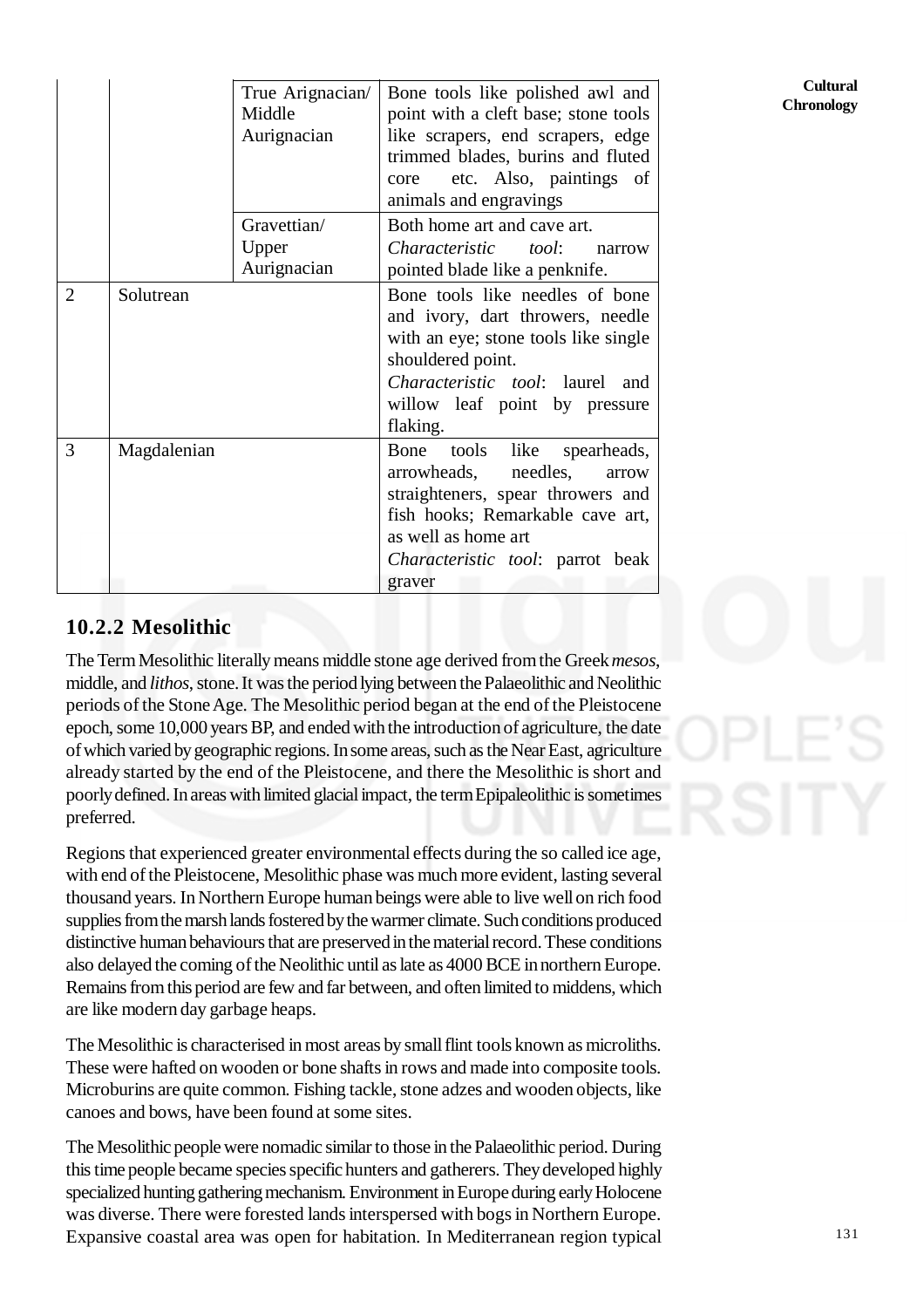vegetation of the area grew. Central Europe had vast tracts of sandy, rocky and grass land. Mesolithic people living in diverse environment adapted themselves to the environment in which they lived. The artifacts from different environmental zones show that they formed a kind of ecological niche. Those who lived near the sea especially in Europe, led a life of hunting and fishing by using stone and bone tools and had a sort of semi sedentary life style. . The Mesolithic phases in Europe are divided into the following:

- a) **Azilian**: This culture is named after the site Mas d Azil in France discovered in 1890. During this time the reindeers became extinct in Eastern Europe and red deer and beavers became predominant. The stone industry consisted of small disc-shaped scrapers, back blunted knives etc. Flat harpoons made on stag horns with perforated base were also found. Some painted pebbles with red Ochre were found. The people of this period lived in the mouth of caves and rock shelters.
- b) **Tardenoisean**: This culture is named after the site Fere-an-Tardenoise . It represents a microlithic industry which becomes dominant and comprises various geometrical types such as triangles, trapezes, lozenges, lunates or crescents. They were perhaps employed as knife blades. These tools were not found in stratified layers but in sandy open sites. Some of these were found mixed with Neolithic ground axes, arrow heads and potsherds.
- c) **Maglemosean**: It derives its name from Maglemose, meaning big bog. Most of the cultural remains are recovered from bogs in Northern Europe.. Remains of this culture have been found in swampy areas near lakes and streams. Maglemoseans had different devices for catching fish, such as spears or harpoons. The typical bone implements were the harpoons with barbs on one side. Dugout canoes were invented at this time. Stone axes and adges were the main tools. They lived in forest zone.
- d) **Asturian**: It has taken its name after the site at Asturias in Spain. The remains of this culture are found in kitchen midden and are composed of sea shells carried in to the caves. Both stone and bone implements were found. Pick axe is a typical stone implement, while bone borers were also found.
- e) **Campignian**: Named after the site at Campigny, France, the stone industry includes campignian axe, rough awls, picks, transverse edged arrow heads, scrapers etc. There is evidence of crude pottery and land habitation in the form of pits.

#### **Check Your Progress**

3) Describe the Mesolithic phases in Europe.

# ..................................................................................................................... ..................................................................................................................... ..................................................................................................................... .....................................................................................................................

.....................................................................................................................

### **10.2.3 Neolithic**

The term comes from the Greek *neos* meaning new, and *lithos* meaning stone literally meaning New Stone Age. The term was coined by John Lubbock in 1865 as a refinement of the Three Age system. This period developed in the Holocene epoch, which is preceded by Mesolithic. This period was characterized by the development of agriculture,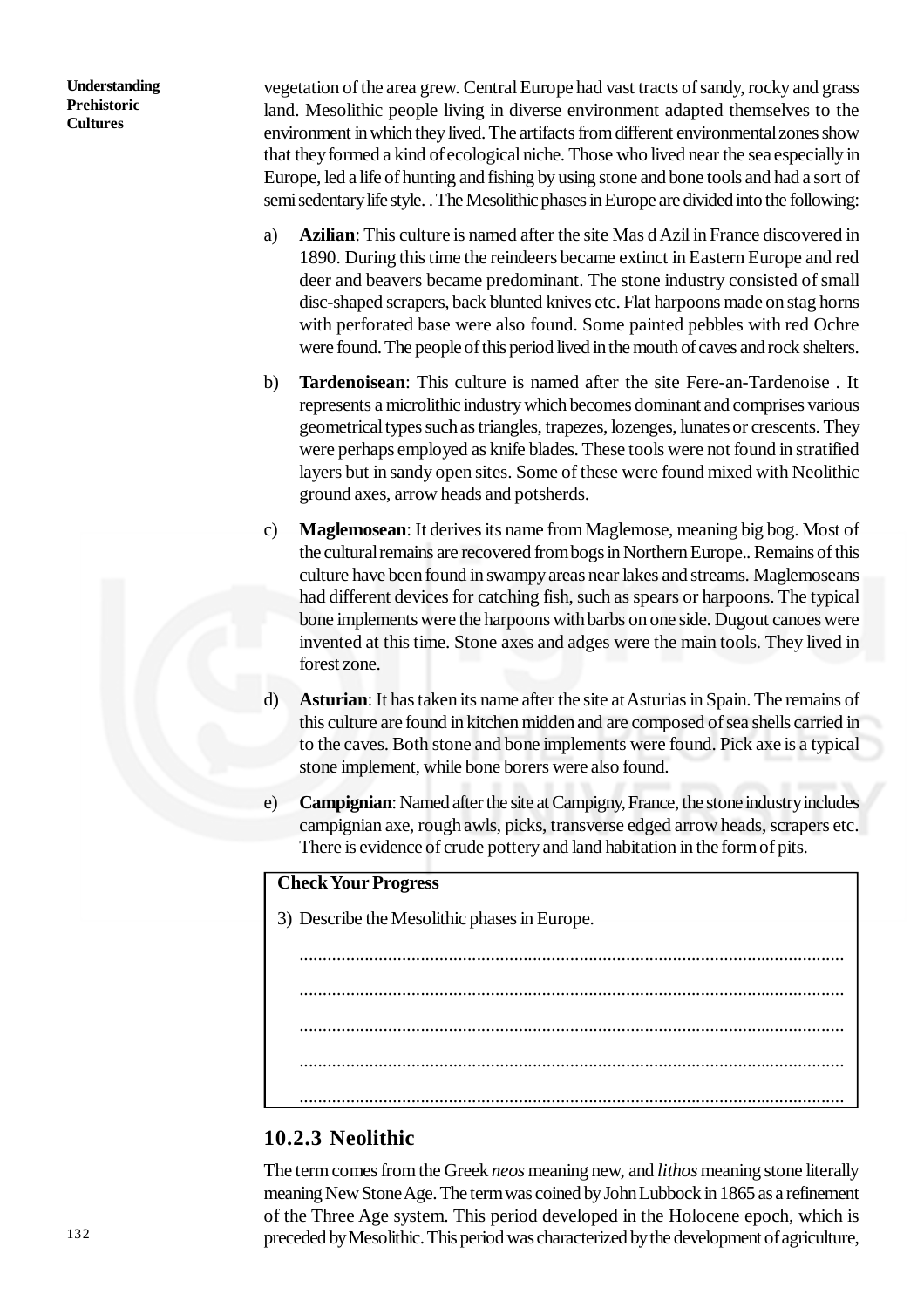and shift from food gathering to producing. This shift is said to be one of the most revolutionary changes to have occurred in human history. The first Neolithic culture is said to have started in the Fertile Crescent in the Near East.

Referred to as a "Revolution", by V. Gordon Childe, this period witnessed the development of pottery, polished stone tools and permanent settlements. Childe called the Neolithic a revolution because it opened an entirely new way of life and sowed the seeds of civilization. He describes it as occurring about 10,000 BCE in some places with the adoption of agriculture and domestication of plants and animals. In Europe it developed as late as 4000 BCE.

The impact of agriculture and domestication of animals on human life was rather profound. Neolithic was food producing self sufficing economy. The main changes that came about include the following:

- i) More or less settled communities near agricultural fields as opposed to small nomadic bands in search of games. Development of village.
- ii) There was regular food supply
- iii) Development of community life
- iv) Increase in population size
- v) Growth in specialization of craft and division of labour
- vi) Concept of property develops
- vii) System of ownership possibly led to wars
- viii) Utilization of hides, wool and manure
- ix) Animals for transportation.

Other important features of the Neolithic include new technology leading to widespread changes in lifestyle. Here, handmade pottery appeared and their use became regular. Neolithic pottery at its early stage was made by hand and not on wheel, and was built up of coils or strips of clay. Wheel made pottery came in the later phase of Neolithic. Besides pottery, the identifying technology is the use of polished or ground stone tools in contrast to the flaked stone tools used in the Palaeolithic period. The Neolithic people were skilled farmers manufacturing a range of tools necessary for tending, harvesting and processing crops such as sickle blades and grinding stones for processing grains During this period, the naturalistic art found in the preceding period became rare. Here engraving and painting with various stylized designs on the earthen potswere made. Another new invention was weaving. Weaving was a byproduct of agriculture and stock breeding and was done by using the fibers of flax and sheep wool. Along with garments made from skins of animals Neolithic people resorted to spinning and weaving in simple looms. The discovery of spindle whorl is a testimony to the practice of spinning.

# **10.3 CHALCOLITHIC AND BRONZE AGE**

The term Chalcolithic comes from the Greek *chalkos* meaning copper, and *lithos* meaning stone. This Age refers to a transitional period where early copper metallurgy appeared alongside the widespread use of stone tools. This period is a transitional one outside of the traditional three age system and occurs between Neolithic and Bronze Age. This cultural stage is more common in India. Bronze Age, on the other hand refers to the use of bronze an alloy of copper and tin, generally marking early civilizations in

**Cultural Chronology**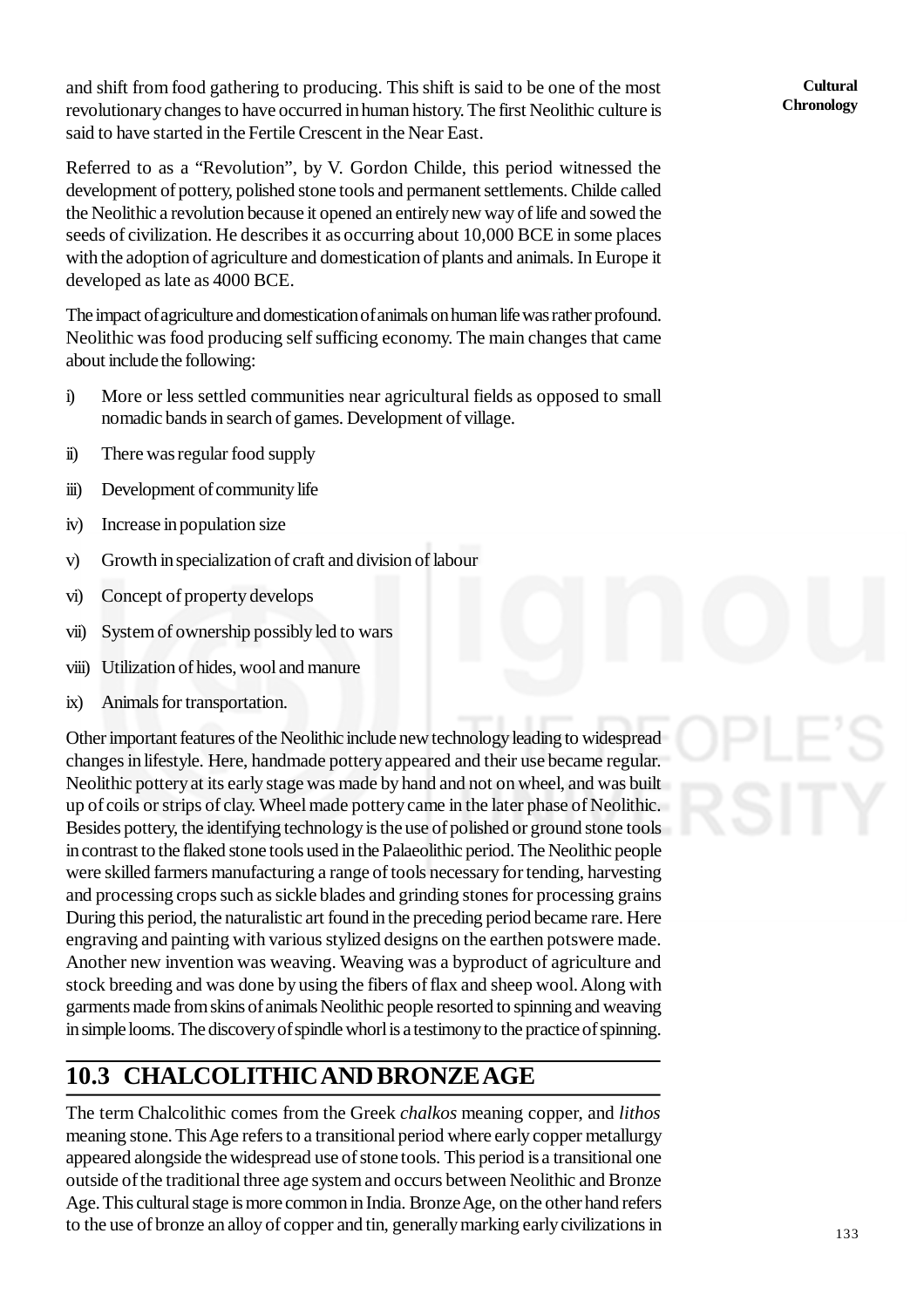different parts of the world. The term Bronze Age refers to a period in human cultural development when the most advanced metalworking (at least in systematic and widespread use) included techniques for smelting copper and tin from naturally occurring outcrops of ores, and then combining them to cast bronze. The Bronze Age is the earliest period for which we have direct written accounts, since the invention of writing coincides with its early beginnings.

#### **10.3.1 Chalcolithic Cultures in India**

In India, Chalcolithic cultures are rather widespread. They show a common economy and technology, however distinguished by distinct painted ceramic industry from one geographical zone to the other.. The area of diffusion is marked by black cotton soil, semi-arid climate and an economy based on agriculture, stock raising, hunting and fishing. Harappan culture where copper and stone were used can also be placed in this category.

In India, the chief Chalcolithic cultures include:

- a) Salvada Culture in Tapti and Pravara valley (c.2000-1700BC)
- b) Kayatha Culture in Central Malwa (c.2100-1800BC)
- c) Ahar Culture (Banas) in Southeast Rajasthan (c.3600-1500BC)
- d) Malwa Culture in Central and Western India (c.1700-1450 BC)
- e) OCP (Ochre colored pottery) Culture in Ganga-Yamuna Doab (c.1800-1400BC)
- f) Jorwe Culture in Western Maharashtra (c. 1500-900BC).

The common features of Chalcolithic cultures irrespective of different pottery fabrics and forms include the following:

- i) The houses were generally made of wattle-and-daub as represented by postholes, burnt lumps of clay with bamboo and reed impressions, and compact mud floors. They were usually of rectangular shape. At several sites the houses contained hearths and kitchen equipment like querns and mullers.
- ii) All potteries were made on wheel from well-levigated clay. The shapes comprise bowls of various sizes, including pedestalled and channel spouted pots, flat platters, dishes, basins, perforated vessels, jars and vases.
- iii) The artefacts of the Chalcolithic people comprised tools and weapons of copper, stone, bone and antler. Copper objects include knives, spearheads and arrowheads. Bone and antler tools comprise awls, points, tanged arrowheads and barbed arrowheads with socketed base. Microliths and blade tools have been found at almost all the sites.
- iv) The ornaments of these people comprise beads, pendants, bangles, rings and ear studs. Beads are made of semiprecious stones, terracotta, bone, shell, faience (a manmade substance used for making beads, seals etc.), steatite, copper and occasionally gold. Bangles are made of copper, terracotta and bone.
- v) The economy of the people was based on a combination of plant cultivation, animal domestication and hunting and gathering. Cultivated plants include wheat, barley, rice, jowar, green gram, gram, lentil, sesame, linseed and pea. Domesticated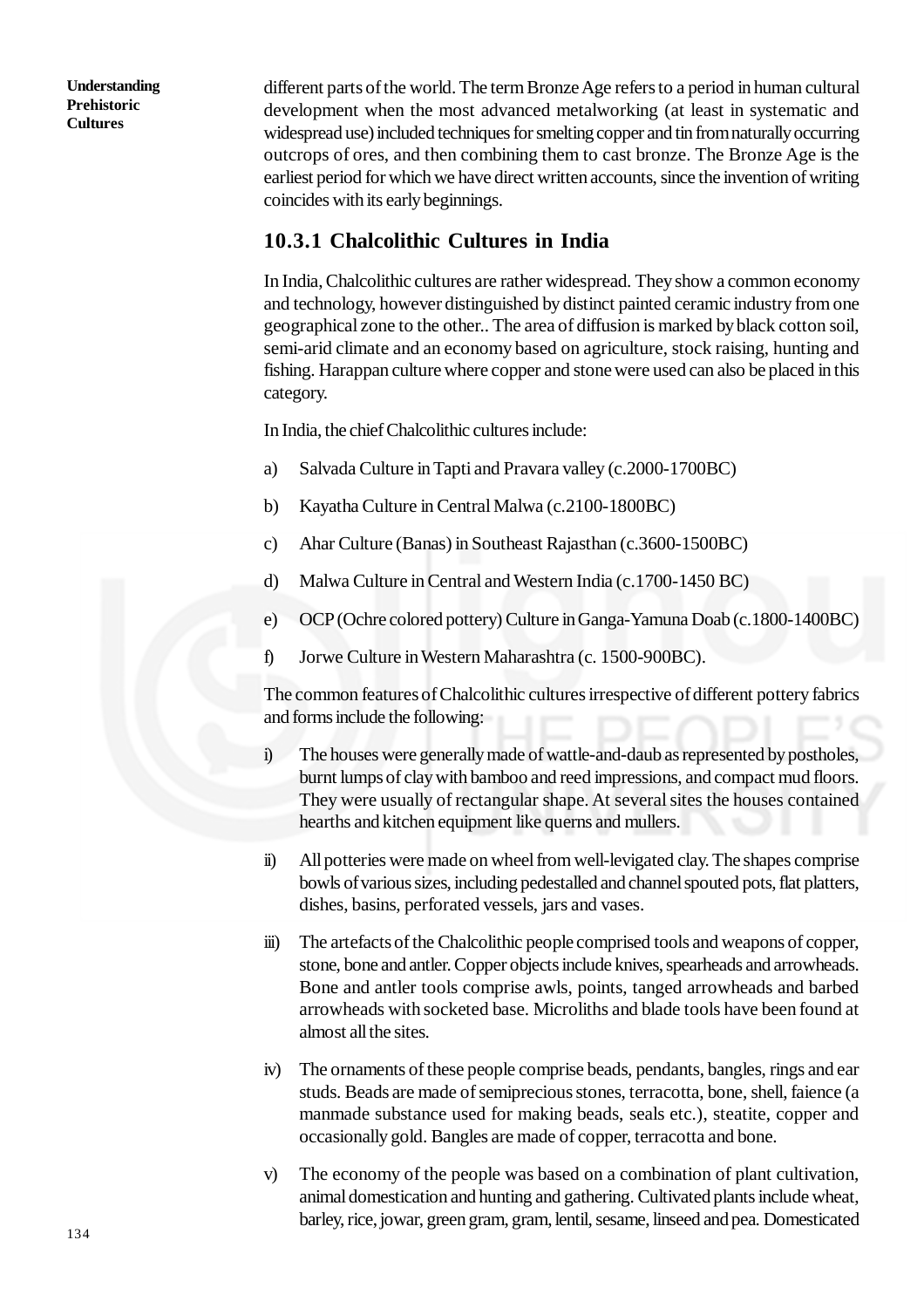animals include buffalo, sheep/goat, pig and dog, and wild animals include several species of deer and antelopes, and boar.

vi) Evidence of disposal of the dead in the form of burial comes only from three sites, Kakoria and Magha in the Vindhyas and Sonpur in the Ganga valley.



# **10.3.2 Indus Valley Civilization**

One of the oldest and largest civilizations in the world is the Indus valley Civilization (IVC) of the Indian subcontinent, so called since it developed in and around the river Indus. The area covered is larger than any other contemporary civilizations. The known eastern and western limits cover a distance of 1550 km between Alamgirpur in Uttar Pradesh and Suktagendor in Afghanistan. From north to south it expands over 1200 km between Rupar-Manda in Punjab to Daimabad-Bhagatrav in Gujarat.

IVC can be studied in different developmental stages as given under:

1) *Pre-Harappan Phase (7000-3300BC)*

This is seen in Mehrgarh, where an A ceramic and Ceramic Neolithic phase existed. The Aceramic phase was earliest and there was no pottery. The Ceramic stage yielded pottery.

2) *Early Harappan Phase (3300-2600BC)*

Emergence of several urban features like town planning, scripts and metal technology developed in this phase. Important sites include Kot Diji, Amri, Kalibangan, Dholavira.

3) *Mature/ Urban Harappan Phase (2600-1900BC)*

There was full growth of urban economy and society. Important sites include Mohenjodaro, Harappa, Lothal, Kalibangan, Dholavira, Ganweriwala, Rakhigarhi etc.

4) *Late Harappan Phase (1900-1300BC)*

There was a gradual collapse of urban character, and towards the end of this phase, IVC disappeared.

The characteristic features of IVC include the following:

1) *Twin dwelling and urban character*: Throughout the civilization, a twin dwelling structure is witnessed where there is a citadel area where administrative and religious activities took place; and a lower town area where the local people lived. Fortified townships with underground drains, individual houses separated from each other etc. are also seen. All these structures are made of bricks of uniform dimensions.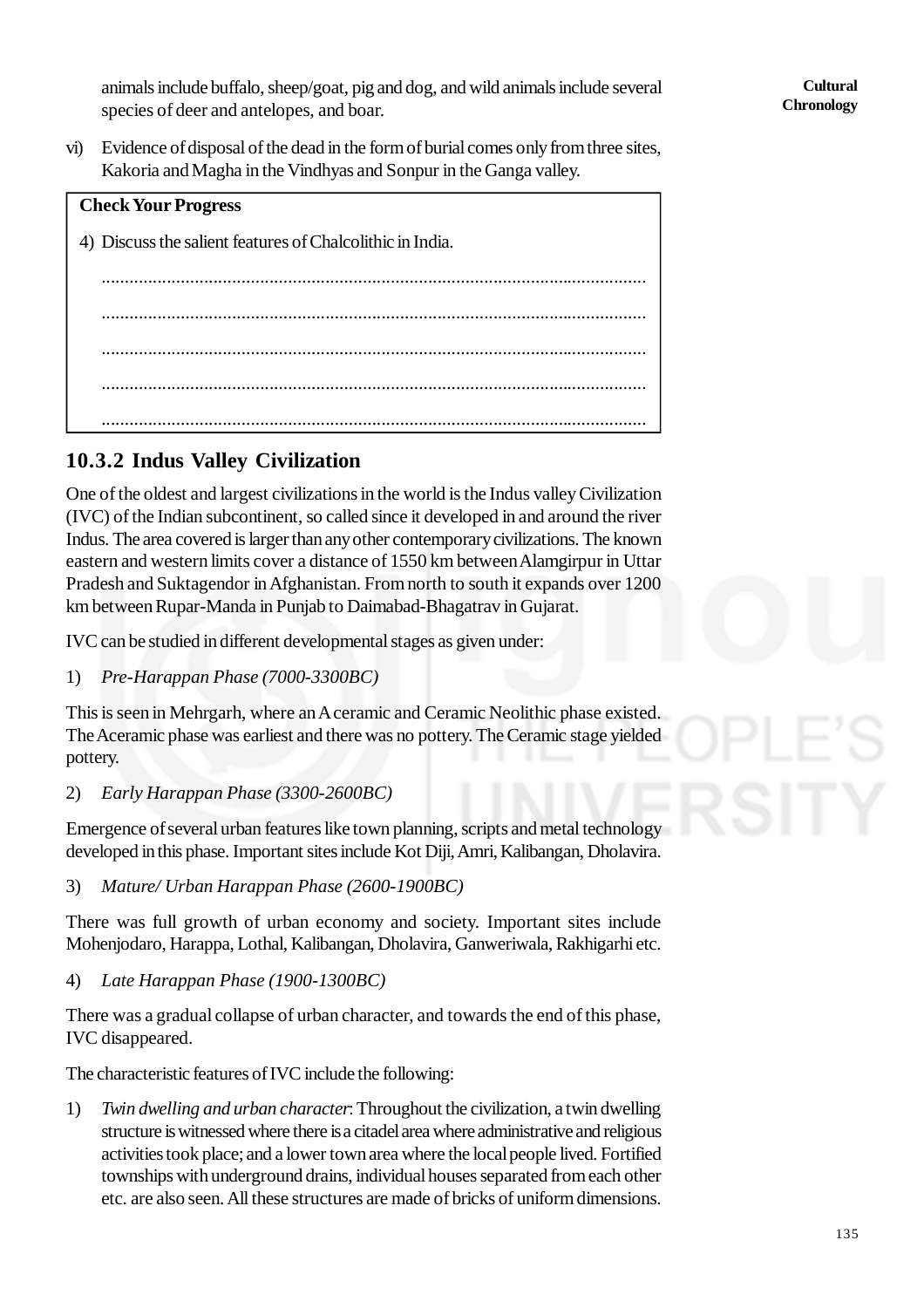- 2) *Writing*: This is mostly known from seals, which often have impressions of cloth or cords on the back, suggesting that the seals marked bundles of some kind. Unlike Mesopotamia and Egypt, few tablets with writing on them, and very few painted symbols are found. This suggests that the writing might have had a different primary purpose. This has not been deciphered yet.
- 3) *Extensive trade*: Both internal and external trade had taken place. External trade had taken place with Sumerian Civilization, which has records of trading with Meluhha (probably the ancient name for Indus). The presence of a dockyard at Lothal supports the view of large volume external trade over sea.
- 4) *Weights and Measures*: Standardized units of weights and measures were used throughout. The basic length unit was a cubit of 52 cms. or a foot of 33.5 cms. The basic weight unit was 13.6 gms and thereafter multiples. Terracotta cakes, weights, measures, have been found.
- 5) *Identical pottery, shape & decoration*: The characteristic pottery is black and red ware with black painted designs. The most popular design is a series of intersecting circles. The other common types are plain ware and plain red ware, both glazed and unglazed.

By 1200 BC, IVC was no longer seen. But why did this civilization disappear? Sites in Baluchistan and Mohenjodaro show evidence of burnt-down houses and sprawled skeletons: Did it indicate warfare? However, invasion by foreigners is no longer accepted. There is no evidence of anyone else appearing. Perhaps then the people died and with it the civilization due to internal conflict or plague. The population seems to have dispersed as volume of long-distance trade declined dramatically because of tectonic movement, which raised the bed of River Sararswati. It was no longer navigable. Desert encroached upon fertile land.. Reasons for this change are coming out with new discoveries. However, it may be said that this change could have occurred due to one or more of the following reasons: (a) Flooding along the Indus, (b) Shifts in patterns of Mesopotamian trade, (c) Change in subsistence farming, and (d) Geological disturbances near the Saraswati river, which caused it to dry up, and tributaries diverted to new courses, catastrophically disturbing farming life along its bank., (e) encroachment of desert.

By the end of the Late Harappan Stage, the cities were permanently abandoned. Sumerian records ceased to mention trade with Meluhha. IVC tradition largely disappeared leaving only echoes in myths and general cultural traits. Unlike the Sumerian and Egyptian early civilizations, which were known from historical sources, the Harappan civilization was truly lost and forgotten until archaeologists rediscovered it.

# **10.4 IRON AGE**

This age refers to the advent of iron technology. This is the stage in the development of a people where the use of iron implements as tools and weapons is prominent. The adoption of this material coincided with other changes in some past societies often including differing agricultural practices, religious beliefs and artistic styles, although this was not always the case. The Iron Age is the last principal period in the Three-Age system for classifying prehistoric societies. Its date and context varies depending on the geographical region. Classically, the Iron Age is taken to begin in the 12th century BCE in ancient Near East, ancient Greece, and ancient India. In other regions, it started much later.

Iron's hardness, high melting point and the abundance of iron ore sources made iron more desirable and cheaper than bronze and contributed greatly to its adoption as the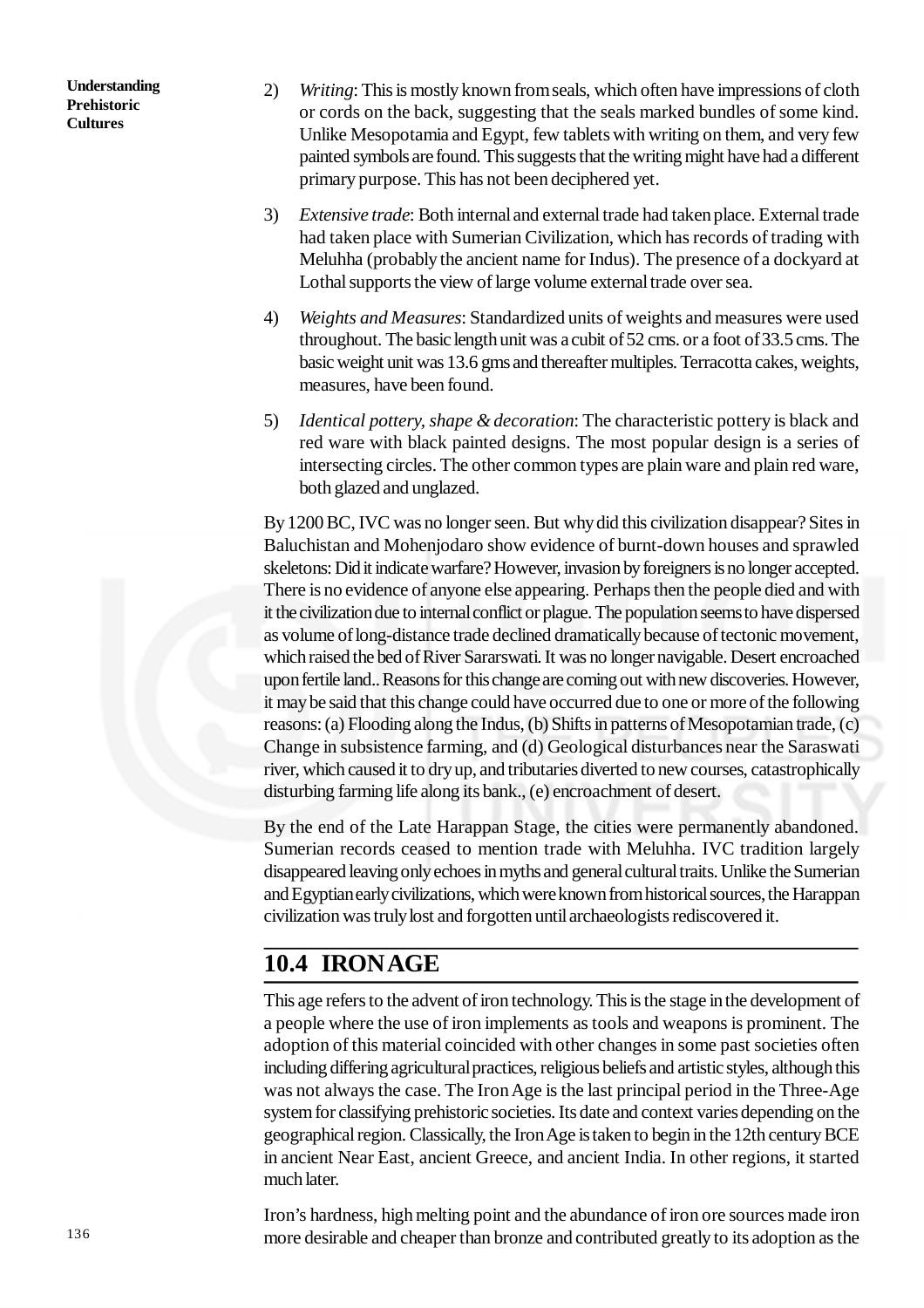most commonly used metal. Once iron technology was mastered, tools, weapons and vessels of this metal became available to common people and slowly stone tools went out of use. The effective end of Stone Age came only after the introduction of iron technology.

Iron technology in South Asia including India is primarily associated with late prehistoric or early historic cultural periods. Archaeologically, Painted Grey Ware culture of Northern India is considered as iron using group in the sub-continent. Although not conclusive, but earliest iron tools in the sub-continent are found from different South Afghanisthan sites, such as Deh Morio Ghundai, Mundi Gak, and Said Quala Tepe. All Chalcolithic cultures in India, except the Harappans, were village cultures with copper technology, and with copper technology only semi-arid alluvial plains of Indus and Saraswati were urbanised. With iron, the monsoonal forests of Bihar and Uttar Pradesh were cleared and colonized. This led to the second urbanization in India and this time in the Gangetic plains.

In Northern India, Painted Grey Ware and Northern Black Polish were the earliest Iron Age cultures; at some sites, a pre-Painted Grey Ware known as Black and Red ware is said to mark the beginning of Iron Age. In South India, iron technology is marked by megalithic cultures.

### **10.4.1 Painted Grey Ware (PGW) and Northern Black Polish Ware (NBPW)**

PGW is a very fine ware, fired under reducing condition, which gives it a grey colour. On the other hand, NBP is made on a fast wheel from well-levigated clay, and it is wellbaked. The quality of NBP is quite remarkable. Its distinctive feature is the glossy surface with mirror effect. NBP is an evolved version of PGW, but it is rarely decorated with painted designs. PGW is usually associated with cultures of rural areas and NBP with cities.

These cultures developed in the upper Gangetic basin in association with iron technology and marked the first large-scale exploitation of the region by settled population. Main concentration is Southern Punjab, Northern Rajasthan and Western Uttar Pradesh. PGW was first discovered in Ahichchatra in 1944, and its full cultural and historical significance realized only after B. B. Lal's excavation of Hastinapur in 1954-55. Over 400 sites have been discovered in Ravi-Sutlej basin, Ghaggar basin and Ganga-Jamuna Doab. Important excavated sites of PGW are Hastinapur, Ahichchatra, Alamgirpur, Atranjikere, Noh, Jodhpur, Bhagwanpur, Indraprastha, Kurukshetra, Panipat and Tilpat.

PGW people were agriculturists with cattle breeding as their principle occupation. They domesticated the cow, buffalo, pig, goat, sheep and horse. Their houses were of mudbricks; walls occasionally made of reeds plastered with mud. Their diet consisted of rice, lentil, beef, pork, mutton, venison, horse flesh - attested by bones with definite cut marks from Hastinapur. Food was also supplemented by hunting with bows and arrows.

Iron technology accelerated colonization of middle and lower Ganga valley around  $7<sup>th</sup>$ century BCE, when the NBP appeared. NBP saw emergence of cities and the first political entities known as Mahajanapadas in the Ganga plains in the  $6<sup>th</sup>$  century BCE. This was the location of the second major Hindu epic, Ramayana and the rise of Buddhism and Jainism. This period witnessed the second urbanisation. NBP is seen throughout Northern India but its main occurrence is in the Ganges plains in Uttar Pradesh and Bihar. It is found in small quantities in Central, Southern and Eastern India, as well as Bangladesh and Sri Lanka. This pottery was probably carried off to far places by Buddhist monks and high officials.

**Cultural Chronology**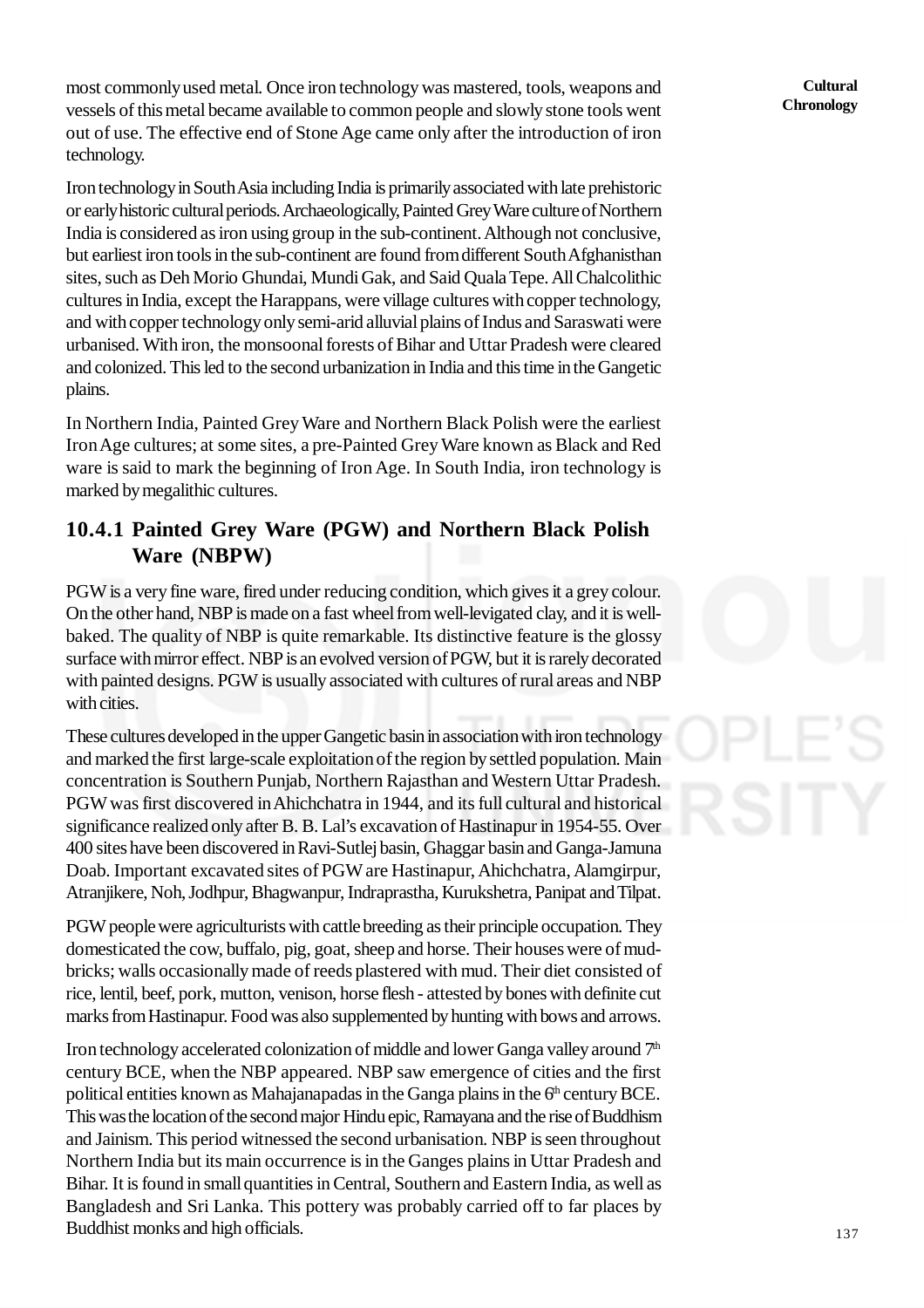By 6<sup>th</sup> century, a number of these Mahajanapads assimilated into the first Indian empire known as the Magadhan Empire with its capital at Pataliputra. After a long gap of 1500 yrs. (after the first urbanization of IVC), writing appeared in the form of the Brahmi script.

C-14 dates place PGW between 1000 – 600 BC, and NBP to 600 – 100 BC.

#### **10.4.2 Megalithic Culture**

The term Megalithic comes from the Greek word *megas* meaning "large" and *lithos* meaning "stone". Therefore, this is a culture distinguished by the presence of monuments built by large stone structures used for funeral or other ceremonies. In Peninsular India, pottery associated with megaliths is black and red ware of various types. Associated iron objects include flat celts with two fastening rings; socketed and barbed arrowheads, long swords, lances, spearheads, wedges, sickles and hoes.

Black and red ware of megalithic association is found between 1000-700 BC, but C**-**14 dates place megalithic culture of South India within 1000BC-1BC, although among a large number of tribal groups in the Northeast, East and South India, megaliths are still erected.

In 1949 V. D. Krishnaswamy systematically classified the South Indian megaliths after an extensive survey. He found more than 40 types and sub-types, with the main concentration in Karnataka, Andhra Pradesh, Kerala, Tamil Nadu and Maharashtra.

In the following some of the types of megaliths are given.

#### **10.4.2.1 Chambered Grave**

These megaliths are meant for burial purposes, and constitute a stone chamber or ossuary. The sub-types of this include:

- a) Passage chamber tomb These are irregular on plan, and consists of a passage leading to the main chamber where the burial has been made. This type is found in sites like Terdal, Halingali and Hunnar in Karnataka.
- b) Port hole chamber These chambers have a port hole, on one wall of the chamber through which the bones would be kept or some other offerings of grave goods.. These megaliths are found in several sites in Karnataka, Andhra Pradesh and Kerala.
- c) Port hole cist This is similar to the port hole chamber, however the chambered grave is completely underground. There exist rubble packing on top, and placed around a cist made of erect stone slabs in a coursed manner. These are also found in several sites in Karnataka, Andhra Pradesh and Kerala.
- d) Cist with slab circle Here, the stone circle is made of slabs, and the top is alternatively rounded and flat. This structure is seen in Irulabanda and Bopanatham in Chitoor district, Andhra Pradesh.
- e) Rock-cut monuments These are underground chambers scooped out of soft laterite bed rock. Each had an approach cut vertically in the rock, and provided with steps. The entrance is square or rectangular opening leading to a circular/ semicircular/rectangular chamber with a vaulted roof with opening at the top. This is seen in Piklihal in Mallapuram district in Karnataka.
- f) Topikal Here, the capstone rests on 3 or 4 clinostats, and the capstone is convex/ circular looking like a hat, hence locally called "*topical*" (hatstone). An urn burial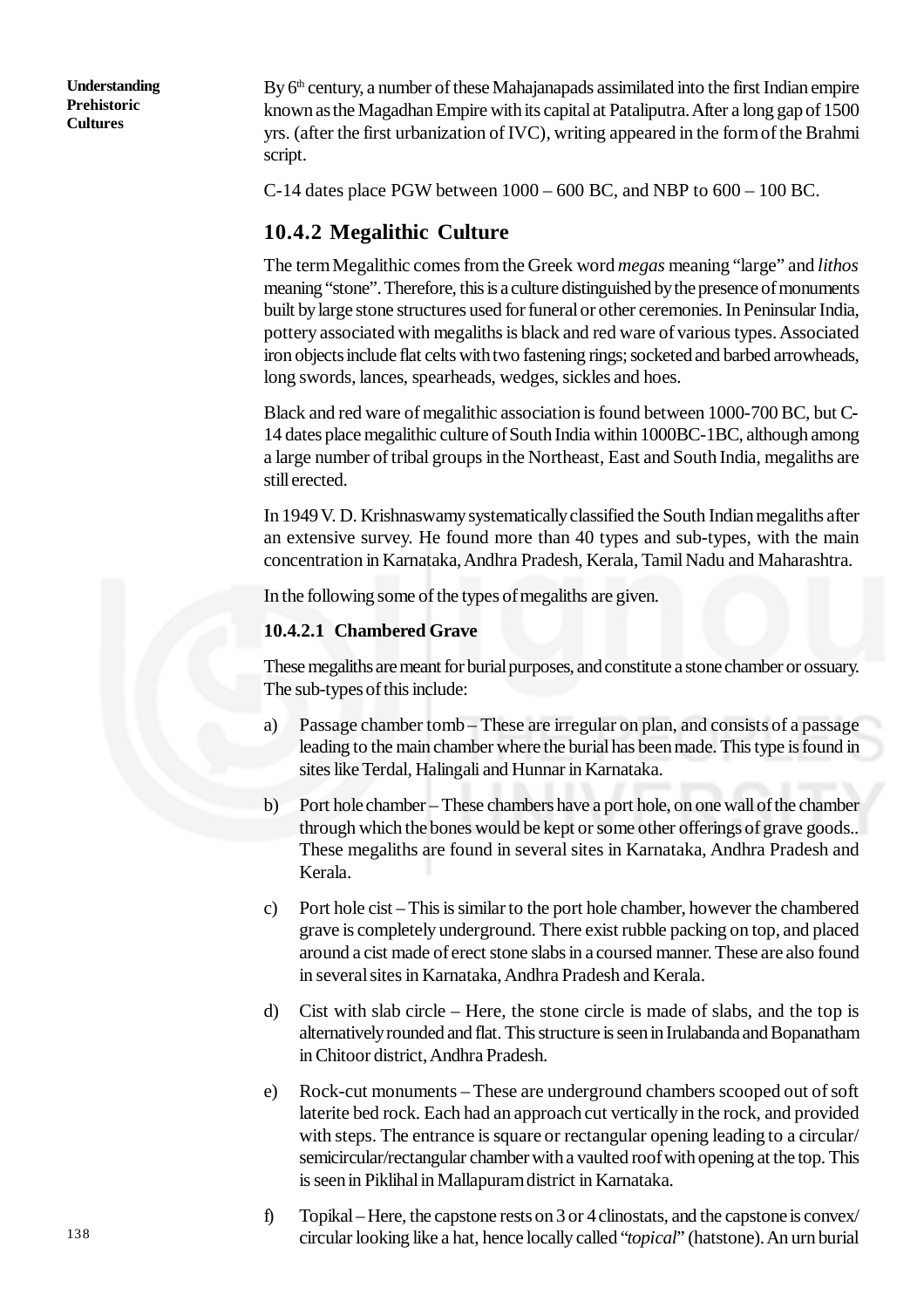is placed in a pit below the structure . This is a common type in the Malabar region of Kerala.

- g) Kudaikal This is a variation of the Topikal where the capstone is plano-convex and looks like and "umbrella stone". These occur near Topikal.
- i) Multiple hood stone This is a rare type of Topikal found in Cheramanangad, Kerala. Here, instead of 4, there are 5-12 clinostats fixed and support multiple hood stones.

#### **10.4.2.2 Unchambered Grave**

- a) Pit burial These are 2 to 4m pits where a burial is placed. These are simple, oblong/ oval/ cylindrical pits dug into the ground containing skeletal remains, black and red pottery, and iron objects. These are found all over south India.
- b) Menhirs or Nadukal These are single standing monoliths between 1 to 3m in height. They usually mark the presence of an urn burial nearby. They are commonly seen in Palka and Trichur in Ernakulam district of Kerala, and Murradoddi in Andhra Pradesh.
- c) Cairn circles This consists of a pit burial with heavy cairn circles at considerable depth. This is a thin spread of rubble bounded by stone circle. In Karnataka and Andhra Pradesh, the cairns are heavy; while in Tamil Nadu, they are thin.
- d) Terracotta Sarcophagus Burial These are boat-shaped terracotta troughs with two rows of hollow legs and two lids to cover. These contain pottery and iron objects along with skeletal remains. These have been discovered in Jadigenahalli and Pallavaram in Tamil Nadu, and Gajjalakunda and Sankhavaram in Andhra Pradesh.

#### **10.4.2.3 Non-Sepulchral**

These megaliths have no sepulchral or burial functions. They were probably put up by Iron Age people for ceremonial purposes.

- a) Menhirs single dressed or undressed standing stone with base driven into the ground. These are still raised among the Khasi communities of Meghalaya state commemorating a grand feast or an event.
- b) Stone Alignments number of stones or menhirs placed in a line. These are found in Karnataka, Andhra Pradesh and Kerala.

# **10.5 SUMMARY**

The prehistoric period is a vast period when the development of culture of human beings took place. This belongs to a time before the discovery of writing and recorded history. This vast time span, for convenience's sake, is divided by archaeologists and prehistorians into different phases. The classification that is generally followed is the one based on tool making raw material and typo-technology. Accordingly, the Three Age system initially suggested by Thomsen and later modified by Lubbock is widely used.

The Stone Age is thus the first phase in human history in which stone was widely used to make different implements. This is a period which is of interest to prehistorians and anthropologists alike since the first cultural and anatomical changes can be witnessed during this period. In this period several cultures on the basis of their unique technology or economy can be differentiated.

139